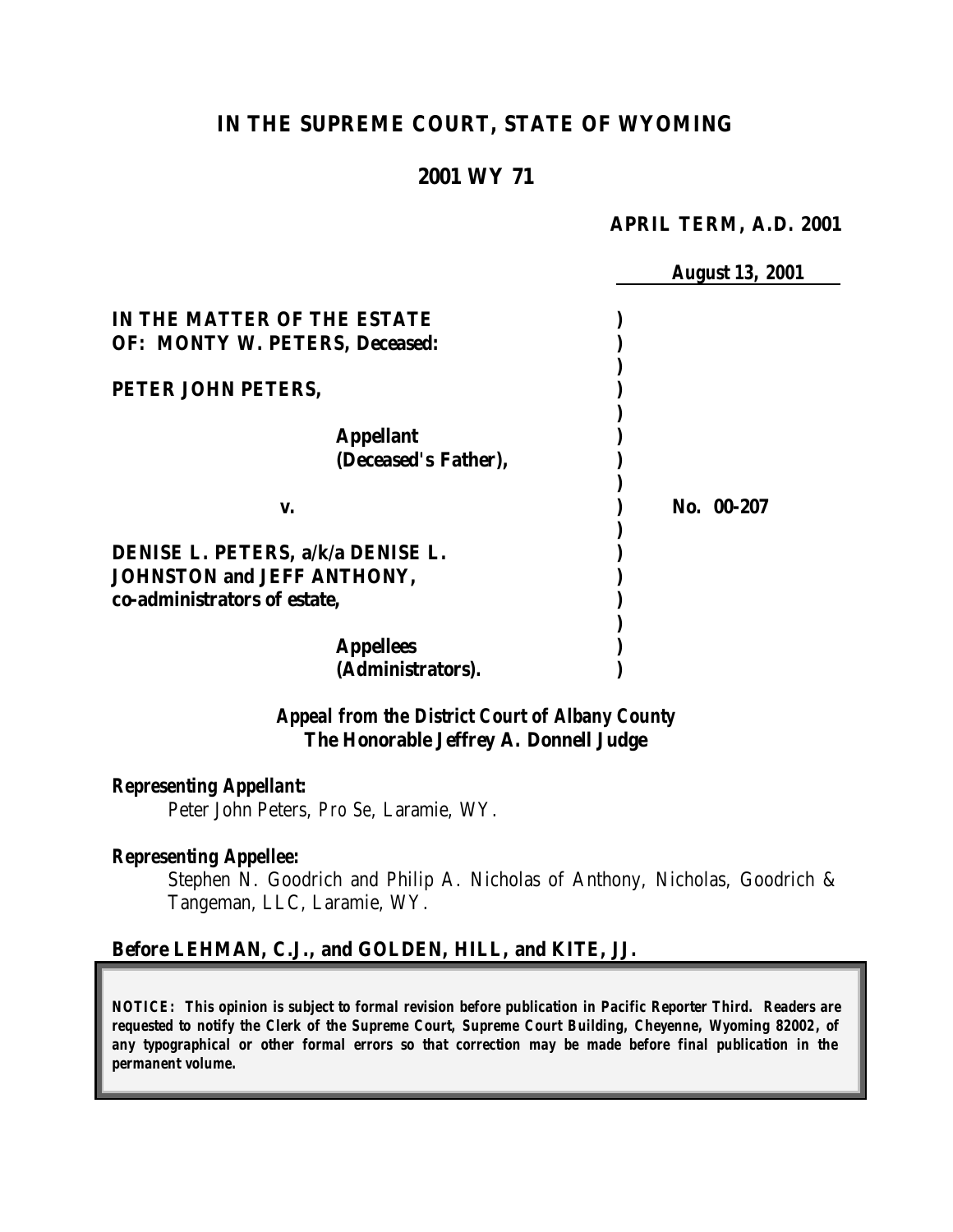### **HILL, Justice.**

[¶1] Appellant, Peter John Peters (Peters), who appears in this Court *pro se*, seeks review of an order of the probate court that denied his efforts to insinuate himself into the administration of the estate of his deceased son, Monty W. Peters. Peters' daughter-inlaw, Appellee Denise L. Johnston Peters (Johnston), was appointed as the administrator of her husband's estate, and Peters challenged the legality of the marriage of his son to Johnston and her right to administer his son's estate. Peters' challenges were posed largely in the context of his personal views of ecclesiastical law, rather than in terms of Wyoming's law governing intestate succession and administration of estates.

[¶2] We will affirm the probate court's disposition of this matter on the basis that Peters lacked standing, both in the district court and in this Court, to litigate any of the issues which he sought to raise.

### **ISSUES**

[¶3] Peters proposes these issues for our review:

I. Did the court err in finding Denise Johnston to be the lawful common law wife and heir of the decedent under the laws of the State of Colorado when the parties had no significant contacts with, and were not ever residents of or domiciled in Colorado?

II. Did the court err in finding Denise Johnston to be the lawful common law wife and heir of the decedent under the laws of the State of Colorado when the evidence of the circumstances of the parties relations did not support, and in fact precluded, a finding of a common law union?

III. Did the court err in finding Denise Johnston to be the lawful common law wife and heir of the decedent under the laws of the State of Colorado when recognition of such common law union runs counter to the strong public policy of the State of Wyoming?

In response, Johnston poses this statement of the issues:

1. The probate court correctly held that, regardless whether Monty W. Peters and Denise L. (Johnston) Peters were lawfully married,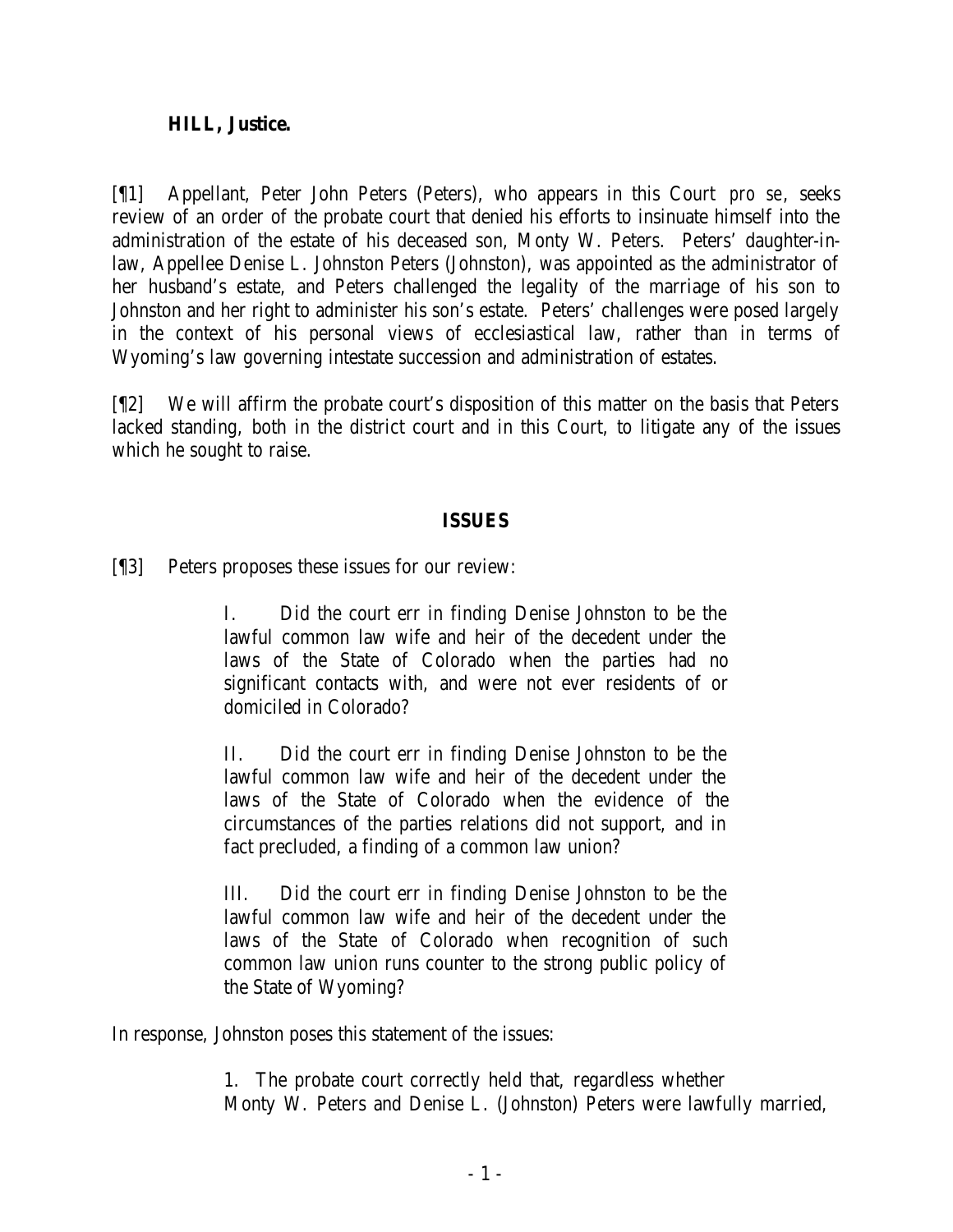Intervenor-Appellant Peter J. Peters has no interest in the estate of Monty W. Peters, and consequently has no standing to intervene in the probate matter.

2. The probate court correctly found that Denise L. (Johnston) Peters was the lawful and legal wife of decedent Monty W. Peters, and is entitled to administer his estate.

3. Because Appellant lacked standing to intervene in the probate matter below, he lacks standing to pursue an appeal before this Court.

## **FACTS**

[¶4] The facts we present here are not in dispute. Johnston and Monty W. Peters were married in a Christian ceremony at Estes Park, Colorado, on May 29, 1993. The parties to that marriage never obtained a marriage license, the reason being that such an action would have been contrary to the Peters family's religious beliefs. Peters conceded that there was a marriage in the eyes of God but not in the eyes of the states of Colorado or Wyoming. Peters contended that as patriarch of his family, and in accordance with his religious beliefs, he was the only person entitled to administer his son's estate.

[¶5] Johnston and Monty W. Peters were the parents of three children who were born of the marriage. At the time this probate matter was filed, the children were aged five years, four years, and one year. Johnston and Monty W. Peters lived together until at least July of 1999. Johnston contends, and Peters does not dispute this, that she and her husband were still married (at least in the eyes of God) at the time Monty W. Peters was killed in an automobile accident on January 1, 2000. Monty W. Peters did not have a will, and, hence, his property was required to be distributed in accordance with the laws governing intestate succession.

[¶6] On January 12, 2000, the probate court issued letters of administration to Johnston upon her petition for such letters and appointed her as personal representative. Wyo. Stat. Ann. §§ 2-3-101–104, 2-4-205, and 2-4-208 (LexisNexis 2001). The matter was proceeding in the usual course of events when, on April 17, 2000, Peters filed two sets of papers: (1) Offer of Proof  $\S$  1-12-301, <sup>1</sup> Demand for Proof of Jurisdiction; Motion for Summary Judgment; Objection to Presumption of Jurisdiction; Article 3. Judicial Notice of Foreign Law and Supporting affidavit(s); and (2) Demand or Caveat to revoke Probate-Fraudulent Representations; Demand to Dismiss. On May 9, 2000, Peters filed papers

 <sup>1</sup> Wyo. Stat. Ann. § 1-12-301 (LexisNexis 2001) is entitled, "Proof of laws of foreign jurisdiction." The "foreign" law discussed in the filing related to ecclesiastical law ("law of the Bible").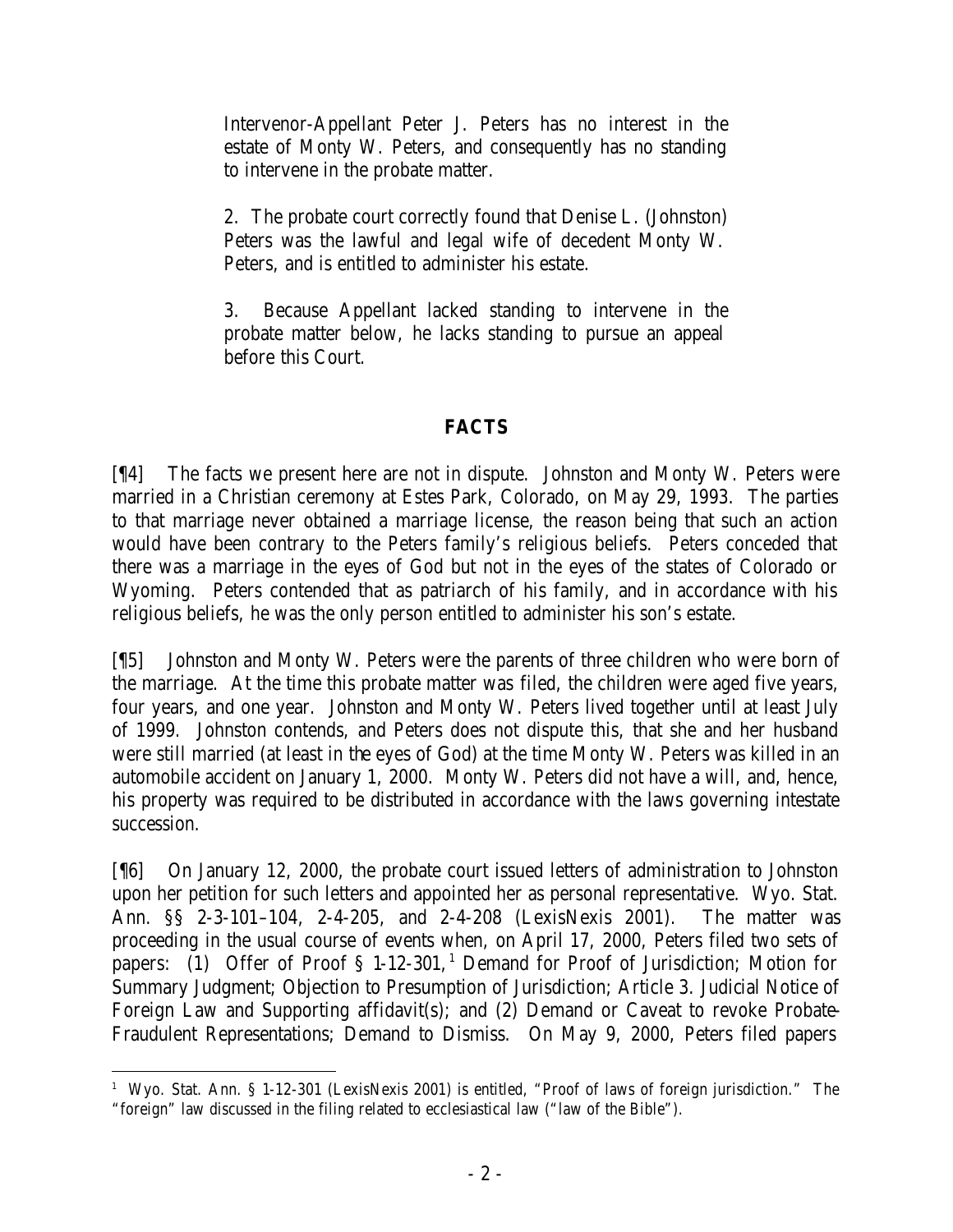entitled, Motion for Judicial Notice and to Remove Personal Representatives<sup>2</sup> and Supporting Affidavit. It is difficult to precisely categorize these pleadings in terms of rules of civil procedure or statutes governing the administration of estates, but they most closely resemble a contest of a petition for letters of administra tion. Wyo. Stat. Ann. § 2-4-206 (LexisNexis 2001).

### **DISCUSSION**

[¶7] The probate court determined that the papers filed by Peters, and the responses made by Johnston, were converted to a summary judgment proceeding. W.R.C.P 12(c). Of course, the probate court appropriately recognized that it had jurisdiction over the subject matter and the parties and that it was required to adhere to the laws of the state of Wyoming. The probate court also concluded that Johnston was the legal wife of Monty W. Peters and that she was entitled to administer her deceased husband's estate. However, we conclude that it is unnecessary for us to address that issue in order to resolve this case and that it likewise was unnecessary for the probate court to have addressed that issue.

[¶8] The probate court went on to conclude that because Monty W. Peters died intestate, descent and distribution of his estate was to be determined by the provisions of Wyo. Stat. Ann. § 2-4-101 (LexisNexis 2001):

> (a) Whenever any person having title to any real or personal property having the nature or legal character of real estate or personal estate undisposed of, and not otherwise limited by marriage settlement, dies intestate, the estate shall descend and be distributed in parcenary to his kindred, male and female, subject to the payment of his debts, in the following course and manner:

> (i) If the intestate leaves husband or wife and children, or the descendants of any children surviving, one-half (1/2) of the estate shall descend to the surviving husband or wife, and the residue thereof to the surviving children and descendants of children, as hereinafter limited;

> . . . . (c) Except in cases above enumerated, the estate of any intestate shall descend and be distributed as follows:

> (i) To his children surviving, and the descendants of his children who are dead, the descendants

<sup>&</sup>lt;sup>2</sup> Because Johnston moved to Pennsylvania, a co-administrator was also appointed. Wyo. Stat. Ann. § 2-4-201(c) (LexisNexis 2001).